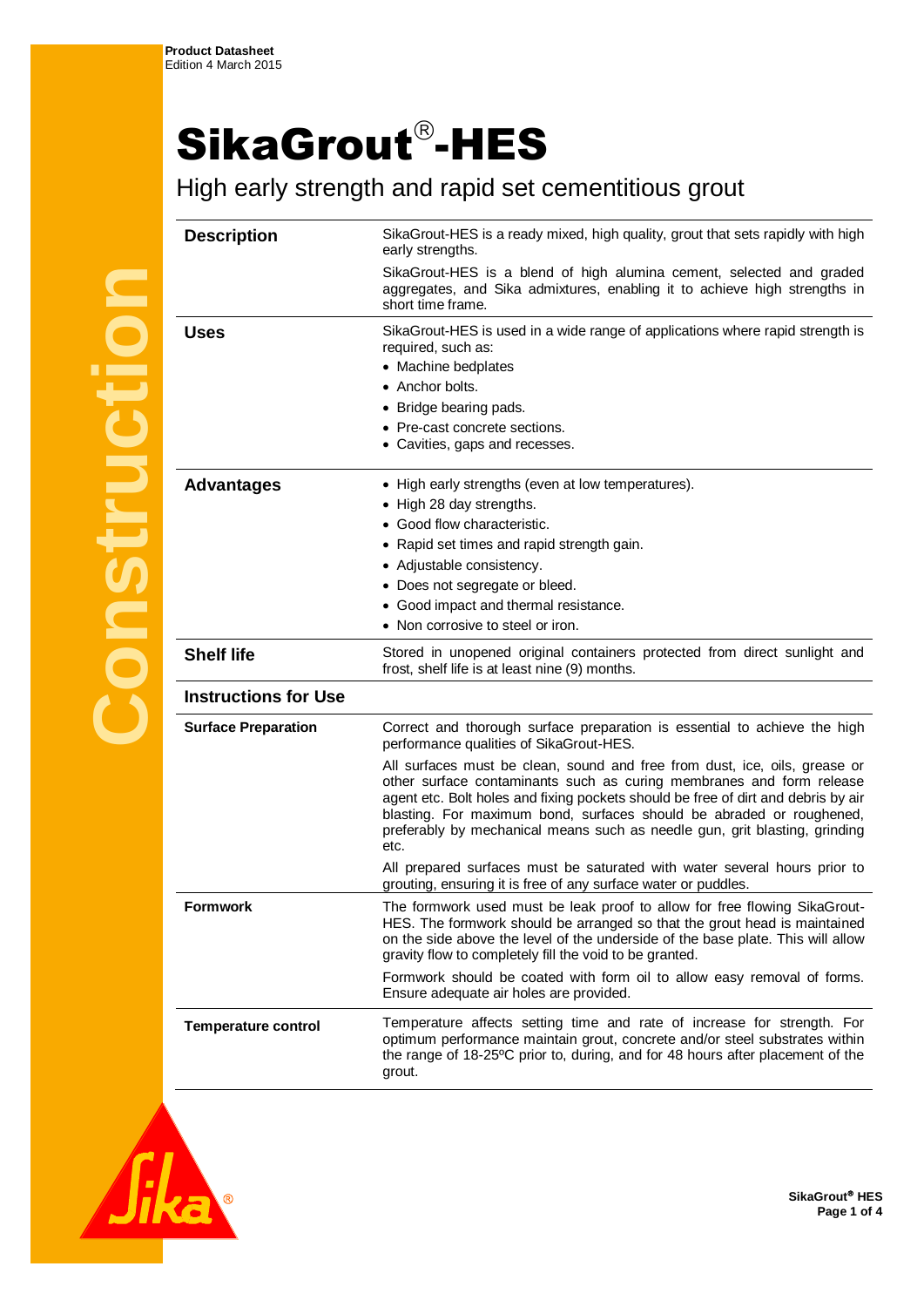**Product Datasheet**

| <b>Application</b>         |                                                                                                                                                                                                                                                                                                                                                    |  |  |  |
|----------------------------|----------------------------------------------------------------------------------------------------------------------------------------------------------------------------------------------------------------------------------------------------------------------------------------------------------------------------------------------------|--|--|--|
| <b>Mixing equipment</b>    | SikaGrout-HES must be mechanically mixed using a mechanical grout mixer<br>or a suitable drum mixer. The grout mixer will reduce the chances of the mix<br>becoming lumpy or aerated.                                                                                                                                                              |  |  |  |
|                            | Smaller quantities should be mixed in clean drum using an electric drill and<br>spiral drill and spiral mixer at a speed of approximately 500 rpm.                                                                                                                                                                                                 |  |  |  |
|                            | DO NOT MIX BY HAND.                                                                                                                                                                                                                                                                                                                                |  |  |  |
| <b>Mixing Method</b>       | Flowable grout, add 3.2 to 3.5 litres of water per 20 kg bag.<br>1)<br>Trowellable grout, add 2.5 to 2.8 litres of water per 20kg bag.                                                                                                                                                                                                             |  |  |  |
|                            | Add the powder component to approximately 70% of the total amount<br>2)<br>water component while mixing.                                                                                                                                                                                                                                           |  |  |  |
|                            | Add the remaining 30% of the water component to the grout at a steady<br>3)<br>rate while continuing to mix.                                                                                                                                                                                                                                       |  |  |  |
|                            | Mix until the grout appears homogenous (3-5 minutes). Allow to stand so<br>4)<br>any entrapped air can escape. Do not add more water to increase flow of<br>the grout if a mix has stiffened due to time delays. If the grout is<br>unworkable discard.                                                                                            |  |  |  |
| <b>Placement</b>           | SikaGrout-HES can be placed by gravity flow or by pump. It is essential that<br>proper placing is completed without problems. Sufficient labour, grout and<br>equipment must be present to ensure continuous placement.                                                                                                                            |  |  |  |
| <b>Gravity Flow</b>        | Mixed grout should be poured one side of the void to avoid air entrapment.<br>Grout is best poured over short distances to ensure this. Use a suitable<br>header box, maintaining the grout head at all times to ensure continuous flow.                                                                                                           |  |  |  |
|                            | To facilitate grout compaction and top plate contact, use rodding, tamping or<br>flexible strapping in short strokes while maintaining an adequate head of<br>grout. Do not vibrate as this will cause segregation. Any adjacent machinery<br>or equipment causing vibration should be shut down until initial set.                                |  |  |  |
| Pumping                    | When pumping SikaGrout-HES, ensure the pump is suitable for the grout<br>consistency and for the distance and height it is to be pumped. A positive<br>displacement pump is recommended. Place grout by pumping into the<br>farthest corner, filling the space gradually. Ensure that air is not entrapped<br>under the base plate.                |  |  |  |
| <b>Placement Thickness</b> | Recommended thickness of SikaGrout-HES in one pour is 20 mm to 50 mm.<br>Minimum thickness is 10 mm. Maximum thickness in one pass is 100 mm.<br>Any grout pour that exceeds this should be done in stages, or have stone<br>aggregate added to it, to reduce the exothermic heat. Contact Sika's<br>Technical Department for further information. |  |  |  |
| <b>Aggregate Addition</b>  | Coarse aggregate can be added to mixed SikaGrout-HES to achieve a<br>stronger grout, to increase the thickness of grout placed in one pass, or to<br>increase yield.                                                                                                                                                                               |  |  |  |
|                            | It is recommended that aggregate size be 10 mm, however as a guide the<br>maximum aggregate size should not be more than 1/5 of the thickness of the<br>section to be cast. The aggregate shape, and the quantity added, will effect<br>the workability of the mix. Smooth rounded aggregate is found to produce the<br>most workable mix.         |  |  |  |
|                            | The recommended maximum aggregate addition rate is 20kg per 20kg bag of<br>SikaGrout-HES                                                                                                                                                                                                                                                           |  |  |  |
|                            | The other option will be to add SikaGrout Aggregate to the mix to increase the<br>thickness of the grout placed.                                                                                                                                                                                                                                   |  |  |  |

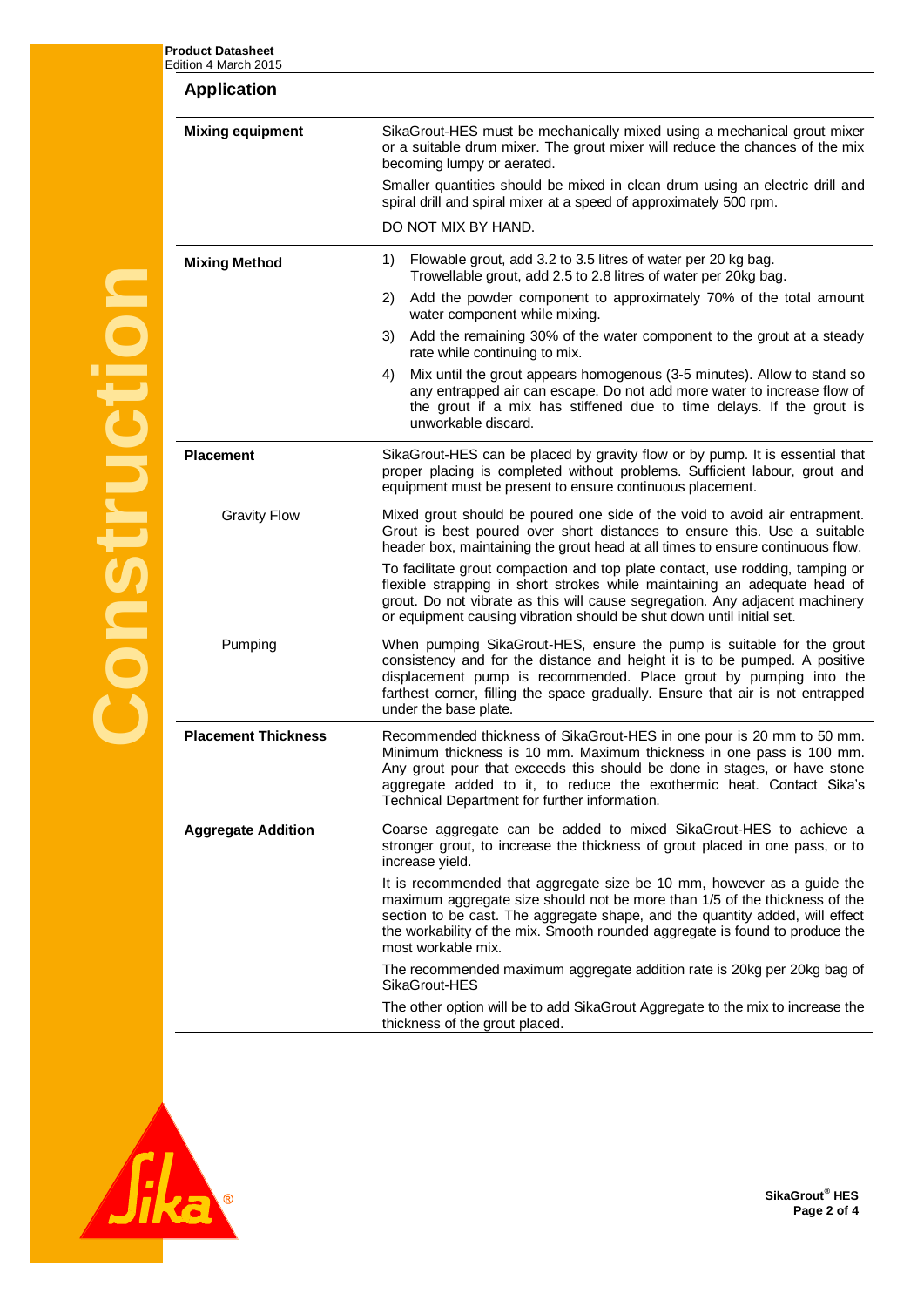**Curing** Suitable curing methods such as plastic sheet, wet hessian, liquid membrane (eg, Antisol curing membranes) etc. must be used to protect the freshly applied grout from the drying effects of sun and wind. Curing must commence immediately after placement, and continue for at least 7 days. Curing is vital to the ultimate performance of grout as it allows optimum strength development and ensures tight contact with the baseplate. **Cleaning** Remove uncured SikaGrout-HES from tools and equipment with water.

Hardened material can only be removed mechanically.

**Technical Data (Typical)**

| <b>Form</b>                                            | <b>Grey Powder</b>                                                |                                               |                                     |                                  |  |
|--------------------------------------------------------|-------------------------------------------------------------------|-----------------------------------------------|-------------------------------------|----------------------------------|--|
| Granulometry                                           | $0 - 2.0$ mm                                                      |                                               |                                     |                                  |  |
| <b>Density</b>                                         | 2200 kg/m <sup>3</sup> approx. (dependent on water addition rate) |                                               |                                     |                                  |  |
| Pot life @ 20°C                                        | 20 minutes approx.                                                |                                               |                                     |                                  |  |
| <b>Application temperature</b>                         | Minimum 5 <sup>o</sup> C<br>Maximum 35°C                          |                                               |                                     |                                  |  |
| Colour                                                 | Dark grey (when mixed)                                            |                                               |                                     |                                  |  |
| Yield $@$ 20 $°C$                                      |                                                                   |                                               | Trowellable                         | Flowable                         |  |
|                                                        | Approximate yield per 20kg bag                                    |                                               | 8.5 litres                          | 9.5 litres                       |  |
|                                                        | Approximate number of 20kg bags<br>required for $1m3$ of grout    |                                               | 118                                 | 105                              |  |
| Workability<br>(Tested to AS1478.2-2005)               | 50 secs (flowable consistency)                                    |                                               |                                     |                                  |  |
| Setting times (hrs: mins)<br>(tested to AS2350.4-1999) | Flowable                                                          | Temp<br>$20^{\circ}$ C                        | Initial<br>20-25 minutes            | Final<br>25-35 minutes           |  |
| <b>Strength Properties</b><br>(AS 1478.2)              | Compressive<br>strength (MPa)<br>(Tested at 20°C)                 | Age<br>2 hours<br>4 hours<br>1 day<br>28 days | Trowellable<br>25<br>35<br>40<br>80 | Flowable<br>20<br>24<br>30<br>65 |  |
| Packaging                                              | 20 kg bag                                                         |                                               |                                     |                                  |  |



**Construction**

**SikaGrout® HES Page 3 of 4**